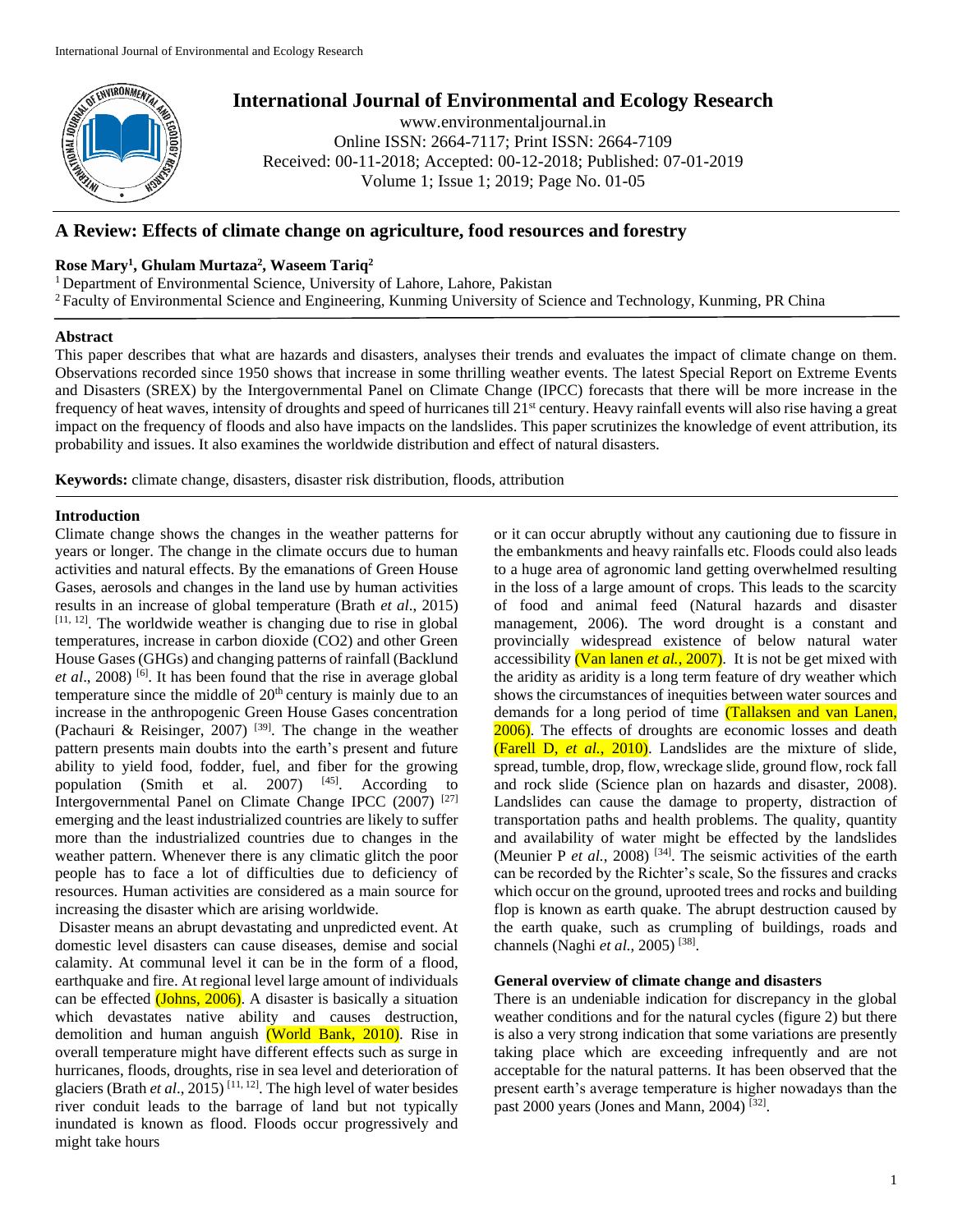International Journal of Environmental and Ecology Research





**Fig 1:** Causes of flooding (Beven K, 1993)  $[10]$ .

Fig 1: Variation in the Global Climate change (Jones and Mann, 2004)<sup>[32]</sup>.

Intensifying occurrence of heavy rainstorms is considered to be the consequence of warming climate. In some areas there will be more chances of droughts as the precipitation decreases while some areas will have to suffer from heavy rainfall more frequently. There are also some areas which might not experience any change in the overall precipitation but can have rare precipitation, more intense surges leading to flashy floods interrupting time period of prolonged droughts. So the changes observed in heat, heavy rainfall and drought in different areas are constant with the global warming (Huber DG, 2011)  $[26]$ . Changes in the weather pattern, increase in the sea levels and the melting of the glaciers are considered to be responsible for the landslides, floods, volcanic eruptions and earth quake (Thompson A, 2007). In some places global warming can primarily increase agricultural production while in several places global warming will decreases the urge for energy. So as the climate change advances there will be more and more negative and irreversible impacts leading to the damage of ecosystem. For human systems, much will depend on our ability to adapt to the changes. Variations in crops, changes in the infrastructure designs and numerous other aspects can significantly increases the resilience to unfavorable climatic conditions and also increase the benefits of weather changes (Aalst MK, 2006)<sup>[1]</sup>.

## **Climate Influences on Floods**

Floods are multifaceted events initiated by the human exposures, unsuitable development design and climate changeability (ADPC, 2005) [3]. Floods damage buildings and frequently cause drastic displacement of human population. According to environmental view floods are known as the life blood of watercourses (Poff *et al.*, 2002)  $[41, 42]$ . Floods overflow is extremely a non-linear system vulnerable to natural and spatial changeability of geography, loam, vegetation, metrological and groundwater system (Figure 2), (Beven K, 1993)<sup>[10]</sup>.

Flood destruction effects are classified into two types direct and indirect effects. Direct flood can cause destruction related to instant physical interaction of the flood water to human beings, damage covers all varieties of harm which relate to the instant physical contact of flood water to humans, assets and the surrounding environment while the indirect effects causes distractions of the commercial and societal activities. One noticeable example is damage of the commercial products due to demolished facilities, deficiency of energy and the disruption of resources. Floods have numerous health effects. The infections most probably exaggerated by floods are those which need an automobile vehicle for transference from host to host known as vector-borne (Patz *et al.*, 2005)<sup>[40]</sup>. The areas which have been affected by the floods serve as an idyllic breeding land for microorganisms and can modify vector breeding land and zoonotic basin. Where contagious infection transmission is widespread (Baqir *et al.*, 2012)<sup>[7]</sup>. In both conditions the greater frequency of surface overflow can increase rubbish conscription, consequent transference and obstruction of surface pipes (Streftaris *et al.*, 2012)<sup>[46]</sup>. The interaction among groundwater and climatic conditions is not properly understood. Any change in spatial consistency of precipitation and temporal sequencing are thus likely to be essential (Taylor *et al.*, 2013)<sup>[47]</sup>.

#### **The effects of floods on agriculture**

Floods can decrease the overall vegetation of an area, causes soil erosion and deformed the topography of a land (Danilo *et al.*, 2013) [17]. Floods can cause substantial destruction to grassland. Pastures, weed invasion, soil type and the amount of sediments and rubbish. Floods also have influences on gases exchange among the roots, loam and atmosphere. Flooding also has impacts on the structure of soil, health and productiveness (John E, 2014) [30]. Agriculture is at risk to both groundwater and surface water floods (Morris and Wheater, 2007) [37]. Drowning of the agricultural land results in less production of crops and livestock productivities (Figure 3). The effects of floods on agriculture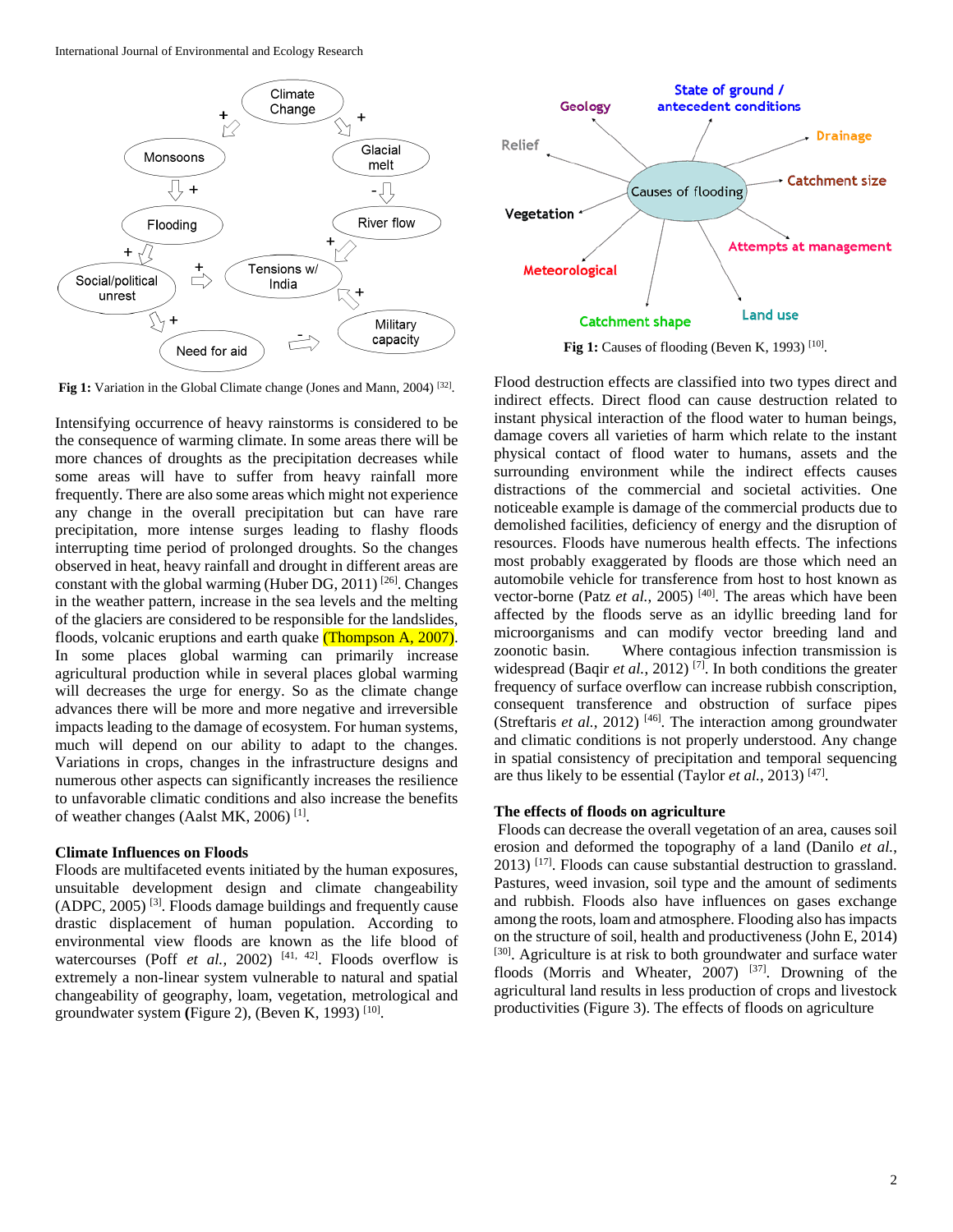fluctuate significantly by tolerance of the specific crops, frequency, time period and depth. Flooding in summer season can totally destroy the crops of grass ready for harvesting. Destruction of grass and forage crops depends on the farmer's estimations. Moreover, it was observed that after flooding no more cropping occurs in the flooded areas (Morris and Hess, 1988).



**Fig 3:** relationship between floods and crop yield (Morris and Hess, 1988)

The agricultural crops zone experienced the prevalent destruction at field areas including complete loss of crops. Drowning of vegetable crops generally leads to market refusal due to destruction and threat of contamination (Posthumu *et al*., 2008). The particular damage of agricultural production depends on the variety of crops, phases of plant growth and time duration of floods (Chau *et al*., 2013).

#### **Floods effects on livestock and forestry**

People attain their income from livestock in the form of food stuff, wages and organic fertilizers (Fanrpan *et al*., 2011). Irregular floods cause the destruction of livestock for income in the country. An irregular flood causes the hindrances for livestock serving and housing. The diseases like foot and mouth infections are caused by the mudflat and water lodging resulting in the loss of huge amount of livestock (Ahmed *et al*., 2012). Flooding can have direct or indirect effects on the cattle

and their holders by death during flooding, destruction of animal feedstuffs and increased distress trades of cattle and other properties (figure 4). These problems commonly occur in livestock but the flooding exaggerate them (Jabbar A, 2016)<sup>[29]</sup>. Mature livestock was not as much badly affected by the floods as small cattle. Flooding cause diseases in animals like rashes and splitting hooves. A collective amount of livestock died during flooding years was subtracted from the total amount of the livestock present before the occurrence of the floods (Huber *et al*., 2009) [25] .



**Fig 4:** Effects of irregular flooding on Economy (Huber *et al*., 2009) [25]

Flooding can affect height of trees, growth of trees and their persistence. The changes in the soil, physical destruction, pests and ailments can cause damage to the trees. Trees which suffers from flooding shows a variety of symptoms like reduction in the size of leaves, consequent defoliation, growth of epicormic shoots, leaf chlorosis, premature fall coloration and leaf drop. These symptoms might progress and eventually results in the death of trees (Beckerman, J. 2001) [8]. Floods increase the pH of acidic soils and decrease the pH of basic soils. The degree of decaying of organic material in flooded loam becomes half than the unflooded loam. The main products of decaying of organic material in flooded loam are carbon dioxide  $(CO<sub>2</sub>)$ , methane (CH4), and humic matter. Flooded water can have chemicals from the city areas or agronomic arenas that might be detrimental for trees when the roots of the trees absorbed them (Gillitzer, P. 2009) [22]. Flooded water which covers the vegetation on inferior branches will inhibit the process of photosynthesis and gaseous exchange resulting in the death of the branches (Bratkovich *et al*., 1994) [13]. Trees are more vulnerable to floods damage in dawn spring after the initial level of growth. A flood dislocates air in the loam leading to the death of the roots. Trees which are vigorous before flooding can persist flooded water worthy condition. After flooding the maintenance of trees relies on either you are handling various acres of forest or limited yard of trees (Johnson, B. 2009)<sup>[31]</sup>.

#### **Commutative Effects of Disasters**

Those disasters which occur naturally are known as natural disasters like landslides, floods, volcanic activities, forest fires, cyclones, windstorms, earth quake and tsunamis. All the disasters do not occur naturally some disasters are due to the human activities like battles, extremist attacks, nuclear events, endemic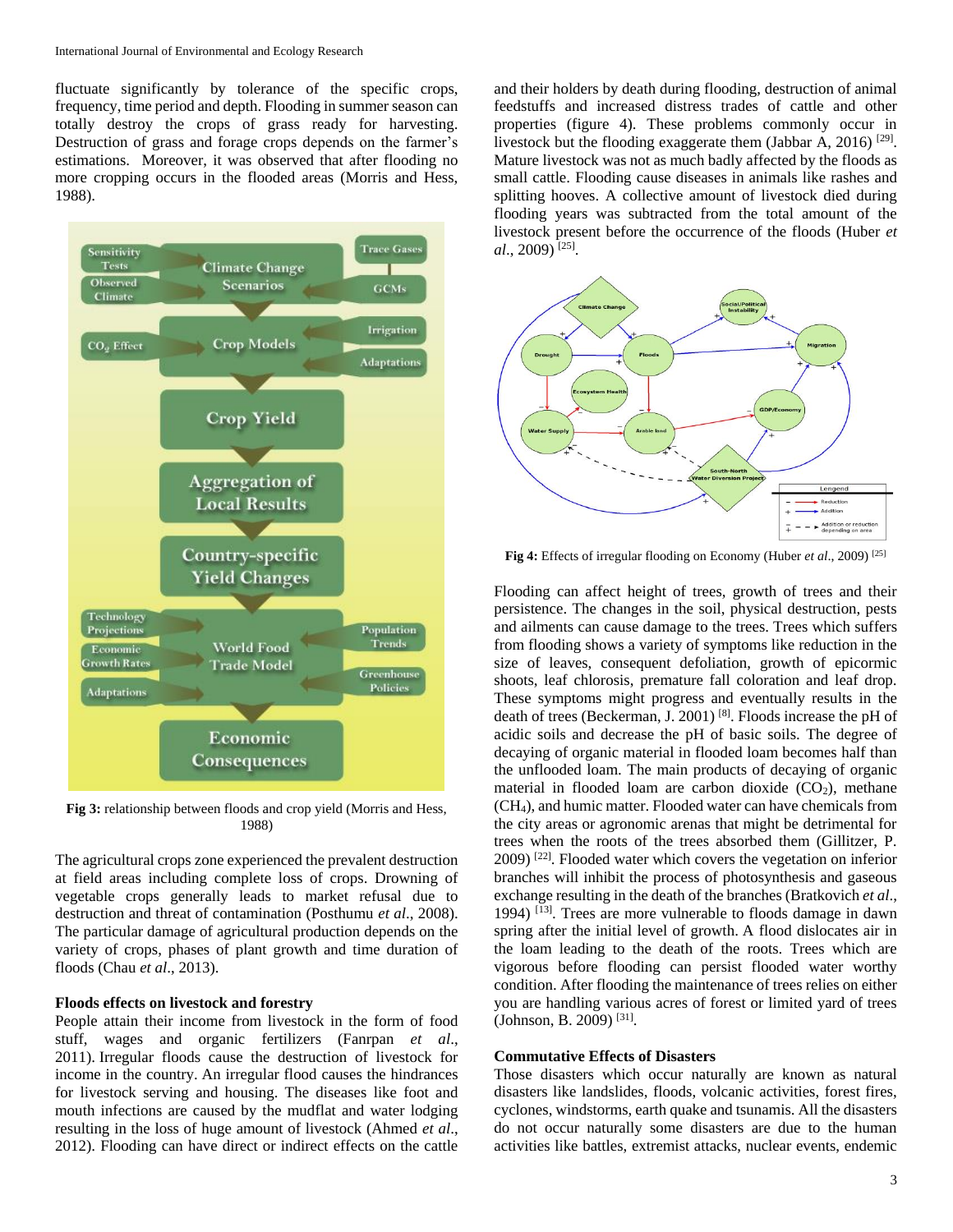diseases, industrial calamites and transportation calamities (Cavallo and Noy, 2009) [16]. Extreme precipitation means that more chances of floods mainly flash floods. In winters there is more rainfall than snow and there is more chances of abrupt overflow (EEA, 2004)<sup>[20]</sup>. In Mediterranean areas having fewer rainfall but strong precipitation this results in crippling mixture of droughts, heavy rains and vicious flash floods. Together with soil deprivation and forest fires which results in desertification (EEA, 2003) [19]. Combined with the intensifications in high temperature which causes the surface aeration, the decrease in overall summer rainfall which increases the chances of the droughts (Klein *et al*., 2002). Flooding is more evident and faster sensed than the effects of deprived air quality. The water can retreat rapidly the impacts have similar long-term consequences that disturb numerous sectors (IPCC 2012) <sup>[28]</sup>. Tornado and floods are deal together as they are frequently interrelated. Tornadoes destroy buildings by storm pressure specially damages the rooftops by wind-born armaments, storm driven water diffusion of constructing covers and through wind surges. Cyclones are frequently attended by heavy rainfall resulting in the widespread flooding. During winter season snowstorms are likely to reduce in mid-latitudes resulting in fewer substantial snowmelt floods in spring season. (Brath *et al.*, 2015)<sup>[11, 12]</sup>. Floods can have substantial long-lasting effects on humans due to uncleanliness of drinking water. Earthquakes cause destruction in many ways the utmost important of which is liquefaction, avalanches, and forest fires. Liquefaction usually take place in free drenched sandy land and damage the power of that land due to resilient ground movement (Torregosa *et al*., 2001) [48] . Earthquake causes major distractions to transport, power systems and to provide water for agronomic activities disturbing agronomic production abilities and selling and supply activities. The cattle population deteriorated promptly as they are killed during the earthquake (Benson *et al*., 1997) [9]. Environmental deprivation also has an important role in the occurrence of natural disasters such as deterioration of forest protection leading to an increase in the overflow of water, causing more recurrent flash floods, avalanches and droughts (Bravo *et al*., 1990) [14]. A catastrophe occurs due to the combination of dangerous hazards, susceptibility and insufficient safety of the exaggerated people. Catastrophes might leads to long-lasting hindrances in education, well-being and occupation opportunities through starvation, inhibiting and missed education. It is significant to notice that not all disasters results in such deleterious long-lasting impacts and retrieval can be comparatively fast in some nations as compare to other nations (Andrew *et al.*, 2013)<sup>[5]</sup>.

#### **References**

- 1. Aalst MK. The impacts of climate change on the risk of natural disasters, Red Crescent Centre on Climate Change and Disaster Preparedness, Netherlands, 2006.
- 2. Adger WN. Successful adaptation to climate change across scales, Glob Environ Chang. 2005; 15:77-86.
- 3. ADPC and UNDP. Integrated flood risk management in Asia, Bangkok, Asian Disaster, 2005.
- 4. Ahmed, *et al*. The Impact of Climate Changes on Livestock Sector, Challenging Experience from Bangladesh, Asian Journal of Animal and Veterinary Advances. 2012; 8:29-40.
- 5. Andrew, *et al*. Aerosols implicated as a prime driver of twentieth-century North Atlantic climate variability, Nature. 2013; 484:228-232.
- 6. Backlund P, *et al*. The effects of climate change on agriculture, land resources, water resources, and biodiversity in the United States*,* A Report by the U.S. Climate Change Science Program and the Subcommittee on Global Change Research, Washington, DC, U.S. Department of Agriculture, 2008.
- 7. Baqir M, *et al*. Infectious diseases in the aftermath of monsoon flooding in Pakistan, 2012.
- 8. Beckerman J. Flood Damage Effects on Trees, Yard and Garden Line News, University of Minnesota Extension, 2001.
- 9. Benson, *et al*. The Economic Impacts of Natural Disasters in the Philippines, Overseas, Development Institute, 1997.
- 10. Beven K. Prophecy, reality and uncertainty in distributed hydrological modeling, Water Resource. 1993; 16:41-52.
- 11. Brath, *et al*. Climate Change and Resource Sustainability an Overview for Actuaries, Climate Change and Sustainability Committee, 2015.
- 12. Brath B, *et al*. Climate Change and Resource Sustainability, Climate Change and sustainable committee, 2015.
- 13. Bratkovich, *et al*. Flooding and Its Effect on Trees, Department of Agriculture, Forest Service, State and Private Forestry, Northeastern Area, 1994.
- 14. Bravo, *et al*., Mental Health Effects of Natural and Human Made Disasters, The National Centre for Post-Traumatic Stress Disorder, 1990.
- 15. Brown L. Examining the relationship between infectious diseases and flooding in Europe, Extreme Events and Health Protection, Public Health England, London, UK, 2013.
- 16. Cavallo and Noy. The Economics of Natural Disasters, A survey. Inter-American, Development Bank Working Paper Series, 2009.
- 17. Danilo, *et al*. Impacts of Natural Disasters on Agriculture, Food Security, and Natural Resources and Environment in the Philippines, Philippine Institute for Development Studies, 2013.
- 18. Dunne and Black. Partial area contributions to storm water runoff in a small New England catchment, Water Resources Research. 1970; 6(5):1296-1311.
- 19. EEA. Mapping the impacts of recent natural disasters and technological accidents in Europe, Environmental Issue Report, 2003, 35.
- 20. EEA. Impacts of Europe's changing climate, an indicatorbased assessment, EEA Report, 2004.
- 21. Fanrpan, *et al*. Food Agriculture and Natural Resources Policy Analysis Network, Measuring Vulnerability Challenges and opportunities. 2011; 2:11.
- 22. Gillitzer P. Flooded Trees Minimize Injury, University of Minnesota Extension, 2009.
- 23. Green, *et al*. Vulnerability refined analyzing full flood impacts, Floods across Europe Flood hazard assessment, modelling and management. Middlesex University Press, London, 1994.
- 24. Hosseini, *et al*. Causes, effects and management mechanisms of drought crisis in rural and nomadic communities in southeastern Iran as perceived by agricultural/rural managers and specialist, J Hum Ecol. 2009; 27(3):189-200.